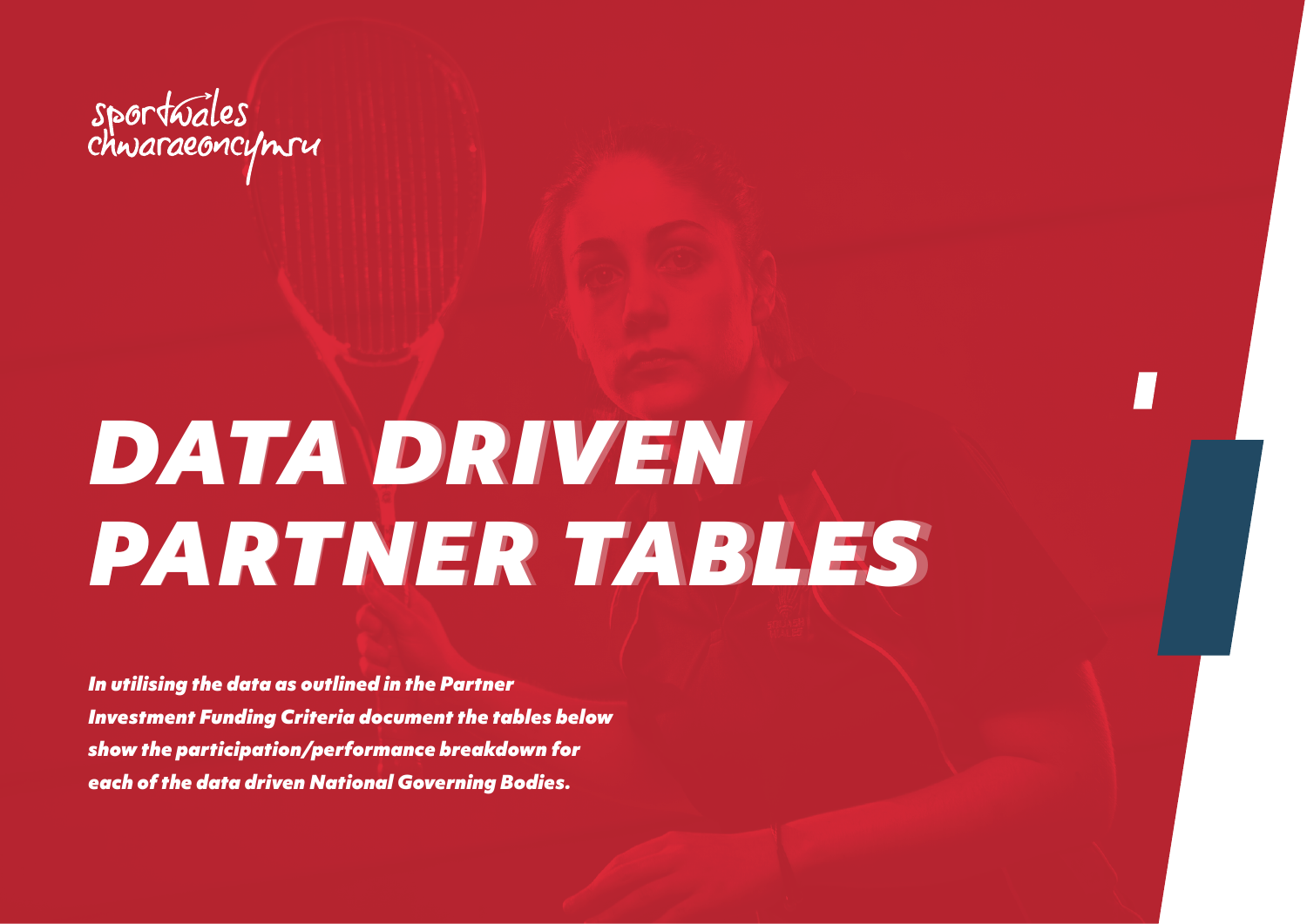## **PERFORMANCE DATA**

sportuales<br>chwaraeoncymru

| <b>ROW LABELS</b>   | Olympic / CWG  | <b>UK</b> Investment | <b>Medals Available</b> | <b>Track Record</b>     | <b>Track Record UK</b><br>Pathway | <b>Total Performance</b>     | Participation    | <b>Total</b>   |
|---------------------|----------------|----------------------|-------------------------|-------------------------|-----------------------------------|------------------------------|------------------|----------------|
| <b>ATHLETICS</b>    | $\overline{2}$ | $\mathbf{1}$         | $\overline{4}$          | $\overline{2}$          | $\overline{2}$                    | 11                           | 8                | 19             |
| <b>BADMINTON</b>    | $\overline{2}$ | $\mathsf{O}\xspace$  | $\mathbf{1}$            | $\mathsf 0$             | $\mathsf{O}\xspace$               | $\overline{3}$               | $\overline{2}$   | 5              |
| <b>BASKETBALL</b>   | $\mathbf{1}$   | $\mathsf 0$          | $\mathbf{1}$            | $\mathsf{O}\xspace$     | $\mathsf{O}\xspace$               | $\overline{2}$               | $\overline{3}$   | 5              |
| <b>BOWLS</b>        | $\mathbf{1}$   | $\mathsf 0$          | $\overline{2}$          | $\mathbf{1}$            | $\mathsf{O}\xspace$               | 4                            | $\mathbf{1}$     | 5              |
| <b>BOXING</b>       | $\overline{2}$ | $\mathbf{1}$         | 3                       | $\overline{\mathsf{3}}$ | $\overline{1}$                    | $10$                         | $\overline{3}$   | 13             |
| CANOEING            | $\mathbf{1}$   | $\mathbf{1}$         | $\overline{3}$          | $\mathsf 0$             | $\mathbf{1}$                      | $\boldsymbol{6}$             | $\mathbf 2$      | 8              |
| <b>CRICKET</b>      | $\mathsf 0$    | $\mathsf{O}\xspace$  | $\mathsf{O}\xspace$     | $\mathsf 0$             | $\mathsf{O}\xspace$               | $\mathsf{O}\xspace$          | $\sqrt{2}$       | $\overline{2}$ |
| <b>CYCLING</b>      | $\overline{2}$ | $\mathsf{O}\xspace$  | $\overline{3}$          | $\overline{\mathsf{3}}$ | $\overline{2}$                    | 11                           | $\sqrt{5}$       | 16             |
| <b>FOOTBALL</b>     | $\mathbf{1}$   | $\mathbf{1}$         | $\mathbf{1}$            | $\pmb{0}$               | $\mathsf{O}\xspace$               | $\sqrt{2}$<br>$\overline{7}$ |                  | 9              |
| GOLF                | $\mathbf{1}$   | $\mathbf{1}$         | $\mathbf{1}$            | $\mathsf 0$             | $\mathsf{O}\xspace$               | $\overline{2}$               | $\overline{2}$   | $\overline{4}$ |
| <b>GYMNASTICS</b>   | $\overline{2}$ | $\mathsf{O}\xspace$  | $\overline{3}$          | $\overline{\mathsf{3}}$ | $\mathbf{1}$                      | $10$                         | $\boldsymbol{6}$ | 16             |
| HOCKEY              | $\overline{2}$ | $\mathbf{1}$         | $\mathbf{1}$            | $\mathsf{O}\xspace$     | $\overline{1}$                    | $\mathsf S$                  | $\sqrt{2}$       | $\overline{7}$ |
| <b>NETBALL</b>      | $\mathbf{1}$   | $\mathsf{O}\xspace$  | $\mathbf{1}$            | $\mathsf 0$             | $\mathsf{O}\xspace$               | $\sqrt{2}$                   | $\overline{3}$   | 5              |
| <b>ROWING</b>       | $\mathbf{1}$   | $\mathbf{1}$         | $\overline{\mathsf{3}}$ | $\mathsf 0$             | $\overline{2}$                    | $\overline{7}$               | $\mathbf{1}$     | 8              |
| <b>RUGBY UNION</b>  | $\overline{2}$ | $\mathsf{O}\xspace$  | $\mathbf{1}$            | $\mathsf{O}\xspace$     | $\mathsf{O}\xspace$               | $\overline{3}$               | $\overline{4}$   | $\overline{7}$ |
| <b>SAILING</b>      | $\mathbf{1}$   | $\mathbf{1}$         | $\overline{2}$          | $\mathsf 0$             | $\mathbf{1}$                      | $\mathsf S$                  | $\mathbf{1}$     | 6              |
| <b>SQUASH</b>       | $\mathbf{1}$   | $\mathsf{O}$         | $\overline{2}$          | $\mathbf{1}$            | $\mathsf 0$                       | 4                            | $\mathbf{1}$     | 5              |
| SWIMMING            | $\overline{2}$ | $\mathbf{1}$         | $\overline{4}$          | $\overline{\mathsf{3}}$ | $\mathbf{1}$                      | 11                           | $\bf 8$          | 19             |
| <b>TABLE TENNIS</b> | $\overline{2}$ | $\mathbf{1}$         | $\overline{2}$          | $\mathbf{1}$            | $\mathbf{1}$                      | $\overline{7}$               | $\overline{2}$   | 9              |
| <b>TENNIS</b>       | $\mathbf{1}$   | $\mathbf 0$          | $\overline{2}$          | $\mathbf 0$             | $\mathsf{O}\xspace$               | 3                            | $\overline{3}$   | 6              |
| <b>TRIATHLON</b>    | $\overline{2}$ | $\mathbf{1}$         | $\overline{2}$          | $\mathsf 0$             | $\mathbf{1}$                      | $\boldsymbol{6}$             | $\mathbf{1}$     | $\overline{7}$ |
| VOLLEYBALL          | $\mathbf{1}$   | $\mathsf{O}\xspace$  | $\mathbf{1}$            | $\mathsf{O}\xspace$     | $\mathsf{O}\xspace$               | $\overline{2}$               | $\mathbf{1}$     | $\overline{3}$ |